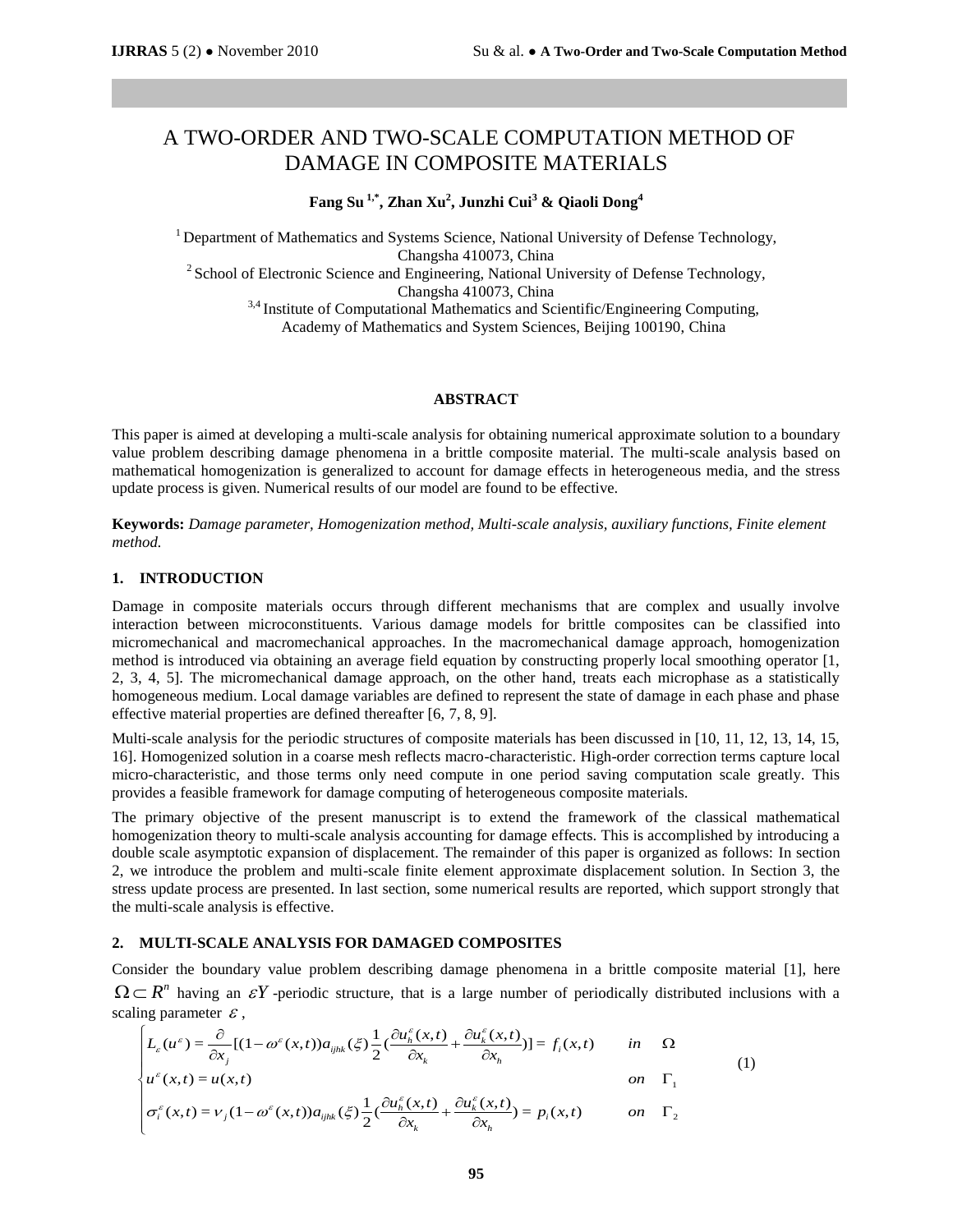where  $\omega^{\varepsilon}(x,t)$  is a scalar damage parameter,  $u_h^{\varepsilon}(x,t)$  are components of displacement vector,  $\xi = x/\varepsilon$ ,  $a_{ijhk}(\xi)$  represents components of elastic stiffness satisfying conditions of symmetry

$$
a_{ijkl} = a_{jikl} = a_{ijlk} = a_{klij}
$$

and positivity

$$
\exists C_0 > 0 \qquad L_{ijkl} \xi_{ij}^{\varepsilon} \xi_{kl}^{\varepsilon} \ge C_0 \xi_{ij}^{\varepsilon} \xi_{ij}^{\varepsilon} \qquad \forall \xi_{ij}^{\varepsilon} = \xi_{ji}^{\varepsilon}
$$

for each 
$$
\varepsilon > 0
$$
. Strain fields and Stress fields are defined as following:  
\n
$$
\varepsilon_{ij}^{\varepsilon}(x,t) = \left(\frac{1}{2}\left(\frac{\partial u_{h}^{\varepsilon}(x,t)}{\partial x_{k}} + \frac{\partial u_{k}^{\varepsilon}(x,t)}{\partial x_{h}}\right)\right)
$$
\n
$$
\sigma_{ii}^{\varepsilon}(x,t) = (1 - \omega^{\varepsilon}(x,t))a_{i\omega}(\xi)\frac{1}{2}\left(\frac{\partial u_{h}^{\varepsilon}(x,t)}{\partial x_{h}} + \frac{\partial u_{k}^{\varepsilon}(x,t)}{\partial x_{h}}\right)
$$
\n(3)

$$
\varepsilon_{ij}^{\varepsilon}(x,t) = \left(\frac{-(\frac{\partial}{\partial x_k} + \frac{\partial}{\partial x_k})}{\partial x_k}\right)
$$
\n
$$
\sigma_{ij}^{\varepsilon}(x,t) = (1 - \omega^{\varepsilon}(x,t))a_{ijhk}(\xi)\frac{1}{2}\left(\frac{\partial u_h^{\varepsilon}(x,t)}{\partial x_k} + \frac{\partial u_h^{\varepsilon}(x,t)}{\partial x_h}\right)
$$
\n(3)

We use two-order and two-scale asymptotic expansion to approximate the displacement solution of (1) when lamage does not occur(  $\omega^{\epsilon}(x,t) = 0$ )<br>  $u_2^{\epsilon}(x,t) \approx u^0(x,t) + \epsilon N_{\alpha_1}(\xi) \frac{\partial u^0(x,t)}{\partial x_{\alpha}} + \epsilon^2 N_{\alpha_1 \alpha_2}(\xi) \frac{\partial^2 u^$ damage does not occur( $\omega^{\varepsilon}(x,t) = 0$ )

$$
ccur(\omega^{\varepsilon}(x,t) = 0)
$$
  
\n
$$
u_2^{\varepsilon}(x,t) \approx u^0(x,t) + \varepsilon N_{\alpha_1}(\xi) \frac{\partial u^0(x,t)}{\partial x_{\alpha_1}} + \varepsilon^2 N_{\alpha_1 \alpha_2}(\xi) \frac{\partial^2 u^0(x,t)}{\partial x_{\alpha_1} \partial x_{\alpha_2}}
$$
\n(4)

where  $u^0(x,t)$  is the homogenization solution and defined on global  $\Omega$ ,  $N_{\alpha_1}(\xi)$ ,  $N_{\alpha_1\alpha_2}(\xi)$  are n-order matrix valued functions with 1-periodicity, and they are defined on 1-square Q normalized basic cell  $\begin$ 

valued functions with 1-periodicity, and they are defined on 1-square Q normalized basic cell  
\n
$$
N_{\alpha_1}(\xi) = \begin{cases} N_{\alpha_1 11}(\xi) & \cdots & N_{\alpha_1 1n}(\xi) \\ \vdots & \cdots & \vdots \\ N_{\alpha_1 n1}(\xi) & \cdots & N_{\alpha_1 m n}(\xi) \end{cases} = \{N_{\alpha_1 1}(\xi) \cdots N_{\alpha_1 n}(\xi)\}
$$
\n
$$
N_{\alpha_1 \alpha_2}(\xi) = \begin{cases} N_{\alpha_1 \alpha_2 11}(\xi) & \cdots & N_{\alpha_1 \alpha_2 1n}(\xi) \\ \vdots & \cdots & \vdots \\ N_{\alpha_1 \alpha_2 n1}(\xi) & \cdots & N_{\alpha_1 \alpha_2 n1}(\xi) \end{cases} = \{N_{\alpha_1 \alpha_2 1}(\xi) \cdots N_{\alpha_1 \alpha_2 n}(\xi)\}
$$
\n(5)

In fact,  $N_{\alpha_1}(\xi)$ ,  $N_{\alpha_1\alpha_2}(\xi)$  and  $u^0(x,t)$  are determined as follows:

1)  $N_{\alpha_1 m}(\xi)(\alpha_1, m=1,\dots,n)$  are the solutions of following problems

$$
P_{\alpha_1 \alpha_2}(s) \text{ and } u(x,t) \text{ are determined as follows.}
$$
  
\n
$$
E = 1, \dots, n \text{ are the solutions of following problems}
$$
  
\n
$$
\begin{cases}\n\frac{\partial}{\partial \xi_j} [a_{ijk}(\xi) \frac{1}{2} (\frac{\partial N_{\alpha_1 lm}(\xi)}{\partial \xi_k} + \frac{\partial N_{\alpha_1 km}(\xi)}{\partial \xi_h})] = -\frac{\partial a_{ijm\alpha_1}(\xi)}{\partial \xi_j} & \text{in } \xi \in Q \\
N_{\alpha_1 m}(\xi) = 0 & \text{on } \xi \in \partial Q\n\end{cases}
$$
\n(6)

2) From 
$$
N_{\alpha_1 m}(\xi)(\alpha_1, m = 1, \dots, n)
$$
, the homogenization elasticity parameters  $\{\hat{a}_{ijhk}\}\$  are calculated as follows  
\n
$$
\hat{a}_{ijhk} = \frac{1}{|Q|} \int_Q [a_{ijhk}(\xi) + a_{ijpq}(\xi) \frac{1}{2} (\frac{\partial N_{hpk}(\xi)}{\partial \xi_q} + \frac{\partial N_{hqk}(\xi)}{\partial \xi_p})] d\xi
$$
\n(7)  
\n3)  $N_{\alpha_1 \alpha_2 m}(\xi)(\alpha_1, \alpha_2, m = 1, \dots, n)$  are the solutions of following problems  
\n
$$
\frac{\partial}{\partial \xi} [a_{ijhk}(\xi) \frac{1}{2} (\frac{\partial N_{\alpha_1 \alpha_2 lmm}(\xi)}{\partial \xi_k} + \frac{\partial N_{\alpha_1 \alpha_2 km}(\xi)}{\partial \xi_p})] = \hat{a}_{i\alpha_2 m\alpha_2}
$$

3) 
$$
N_{\alpha_1 \alpha_2 m}(\xi)(\alpha_1, \alpha_2, m = 1, \dots, n)
$$
 are the solutions of following problems  
\n
$$
\begin{cases}\n\frac{\partial}{\partial \xi_j} [a_{ijhk}(\xi) \frac{1}{2} (\frac{\partial N_{\alpha_1 \alpha_2 lm}(\xi)}{\partial \xi_k} + \frac{\partial N_{\alpha_1 \alpha_2 km}(\xi)}{\partial \xi_h})] = \hat{a}_{i\alpha_2 ma_1} \\
\frac{\partial}{\partial \xi_j} [a_{ijhk}(\xi) \frac{1}{2} (\frac{\partial N_{\alpha_1 \alpha_2 lm}(\xi)}{\partial \xi_k} + \frac{\partial N_{\alpha_1 \alpha_2 km}(\xi)}{\partial \xi_h})] = \hat{a}_{i\alpha_2 ma_1} \\
-a_{i\alpha_2 ma_1}(\xi) - a_{i\alpha_2 hk}(\xi) \frac{\partial N_{\alpha_1 hm}(\xi)}{\partial \xi_k} - \frac{\partial}{\partial \xi_j} (a_{ijha_2}(\xi) N_{\alpha_1 hm}(\xi)) \n\end{cases}
$$
\nin  $\xi \in Q$   
\n
$$
N_{\alpha_1 \alpha_2 m}(\xi) = 0
$$
\n(8)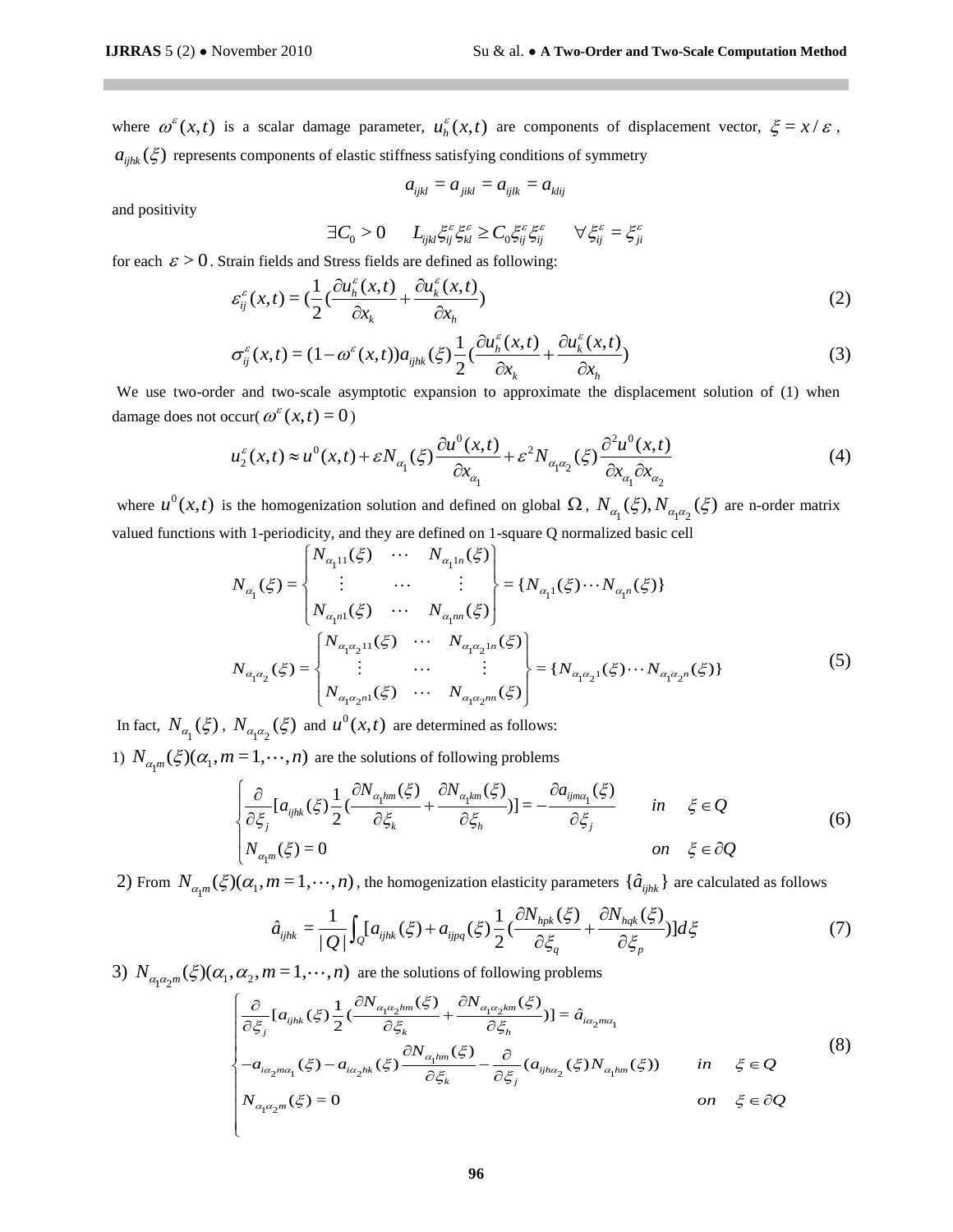4)  $u^0(x,t) \in H^1(\Omega)$  is the solution of the homogenization problem defined on global  $\Omega$  with the homogenized parameters  $\{\hat{a}_{ijkk}\}$ 

$$
\begin{cases}\n\frac{\partial}{\partial x_j} \left[ \hat{a}_{ijhk} \frac{1}{2} \left( \frac{\partial u_h^0(x,t)}{\partial x_k} + \frac{\partial u_k^0(x,t)}{\partial x_h} \right) \right] = f_i(x,t) & \text{in} \quad \Omega \\
u^0(x,t) = u(x,t) & \text{on} \quad \Gamma_1\n\end{cases}
$$
\n(9)

$$
\begin{cases}\n\alpha_j & \text{on} \quad \Gamma_1 \\
u^0(x,t) = u(x,t) & \text{on} \quad \Gamma_1 \\
\sigma_i(x,t) = V_j \hat{a}_{ijhk} \frac{1}{2} \left( \frac{\partial u_h^0(x,t)}{\partial x_k} + \frac{\partial u_k^0(x,t)}{\partial x_h} \right) = p_i(x,t) & \text{on} \quad \Gamma_2\n\end{cases}
$$

Where boundary constraint is  $\Gamma_1 \cap \Gamma_2 = 0$ ,  $\Gamma_1 \cup \Gamma_2 = \partial \Omega$ .

All definitions of the auxiliary functions of two-order and two-scale approximate solution are given. Now we can obtain two-order and two-scale approximate displacement solution according to (4) using multi-scale finite element method [14, 15, 16]. The strains and stresses are approximately evaluated according to formulae (2)-(3).

#### **3. COMPUTATIONAL ALGORITHMS FOR STRESSES**

In this section, we use incremental theory due to the nonlinear character of the problem (1) when damage occurs. Problem (1) is described as linear set of equations in one increment step. In one incremental step, the isotropic damage state variable  $\omega^{\varepsilon}(x,t)$  is assumed to be a monotonically increasing function of deformation history parameter  $\kappa^{\varepsilon}(x,t)$  [17, 18, 19], which characterizes the ultimate deformation experienced throughout the loading history. In general, the evolution of matrix damage can be expressed as

$$
\omega^{\varepsilon}(x,t) = f(\kappa^{\varepsilon}(x,t))
$$
\n(10)

The deformation history parameter  $\kappa^{\varepsilon}(x,t)$  is determined by the evolution of damage equivalent strain, denoted by  $\mathcal{G}^{\varepsilon}(x,t)$ , as follows

$$
\kappa^{\varepsilon}(x,t) = \max(\mathcal{G}^{\varepsilon}(x,\tau) | (\tau \leq t), \kappa_i)
$$
\n(11)

Where the threshold value for damage initiation in the matrix,  $\kappa$ <sub>i</sub> represents the extreme value of the equivant strain

prior to the initiation of damage. In the present manuscript the damage equivalent strain,  $\mathcal{G}^{\varepsilon}(x,t)$ , is defined as square root of the damage energy rate [19]

$$
\mathcal{G}^{\varepsilon}(x,t) = \sqrt{\frac{1}{2}\sigma_{ij}^{\varepsilon}\varepsilon_{ij}^{\varepsilon}}
$$
\n(12)

Taking

$$
\omega^{\varepsilon}(x,t) = \frac{\operatorname{atan}(\alpha \frac{\kappa^{\varepsilon}}{\kappa_0} - \beta) + \operatorname{atan}(\beta)}{\frac{\pi}{2} + \operatorname{atan}(\beta)}
$$
(13)

Where  $\alpha$ ,  $\beta$  are material parameters; and  $\kappa_0$  denotes the threshold of the stain history parameter beyond which the damage will develop very quickly. For simplicity, we set  $\kappa_i = 0$ . The details about damage parameter can be seen in [1]. The stress update process can be stated as follows:

**Given:** displacement vector  ${}_{t}u^{\epsilon}$ , strain vector  ${}_{t}\varepsilon^{\epsilon}$ , deformation history parameter  ${}_{t}\kappa^{\epsilon}$ , damage parameter  ${}_{t}\omega^{\epsilon}$ and displacement increment  $\Delta u^{\varepsilon}$  calculated from the finite element analysis of the incremental equation. **Find:**

- i) Calculate strain increment  $\Delta \varepsilon_{ij}^{\varepsilon}$  according to  $\Delta u^{\varepsilon}$  in one step, and then update whole strains through  $\varepsilon_{ij}^{\varepsilon} =_{t} \varepsilon_{ij}^{\varepsilon} + \Delta \varepsilon_{ij}^{\varepsilon}$ ;
- ii) Compute the damage equivalent strain  $\theta^{\varepsilon}$  defined by (12) in terms of  $\varepsilon_{ij}^{\varepsilon}$  and  $\sigma_{ij}^{\varepsilon}$ ;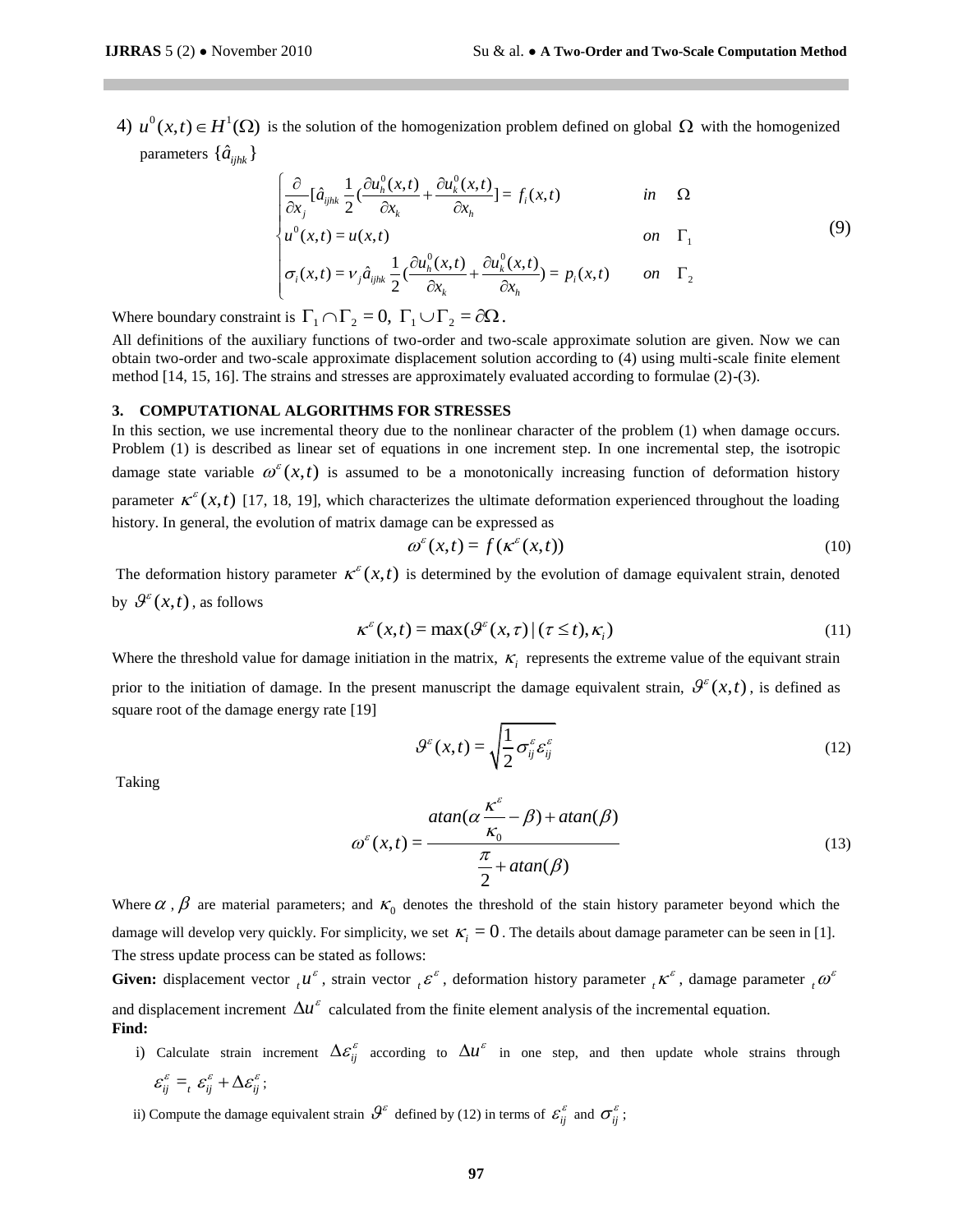iii) If  $\mathcal{G}^{\varepsilon} >_t \kappa^{\varepsilon}$ , then update  $\kappa^{\varepsilon}$  defined by (11) in terms of  $\mathcal{G}^{\varepsilon}$  and update for  $\omega^{\varepsilon}$  in (??), Otherwise,  $\omega^{\varepsilon} =_t \omega^{\varepsilon}$ ; vi) Update stresses  $\sigma_{ij}^{\varepsilon} = (1 - \omega^{\varepsilon}) a_{ijhk}^{\varepsilon} \varepsilon_{ij}^{\varepsilon}$ 

# **4. NUMERICAL RESULTS**

To illustrate the effectivity of the two-order and two-scale approximate displacement for strength and damage analysis of composites, we continue to consider the problem (1). Here domain  $\Omega$  is shown in Figure 1(a), the periodicity unit cell Q is shown in Figure 1(b),  $\varepsilon = 1/5$ . The elastic constants are seen in Table 1.

| Table 1. Some material parameters |                 |                        |  |  |  |
|-----------------------------------|-----------------|------------------------|--|--|--|
|                                   | Young's modulus | <i>Poisson's ratio</i> |  |  |  |
| Matrix                            | 241000          | 03                     |  |  |  |
| Inclusion                         | 1625            | 0.25                   |  |  |  |
| Interface                         | 241000          | በ 3                    |  |  |  |

|                                                            | Inclusion | 625    |  |  |  |  |
|------------------------------------------------------------|-----------|--------|--|--|--|--|
|                                                            | Interface | 241000 |  |  |  |  |
|                                                            |           |        |  |  |  |  |
| Table 2. Comparison with the numbers of elements and nodes |           |        |  |  |  |  |

| ---------<br>------------------------ |                   |            |                      |  |  |  |
|---------------------------------------|-------------------|------------|----------------------|--|--|--|
|                                       | Original equation | 'Jnit cell | Homogenized equation |  |  |  |
| atrıx                                 | 34400             | 2006       | 6000                 |  |  |  |
| Inclusion                             | 0۶ ،<br>101       | 461        | $\sim$ $\sim$ $\sim$ |  |  |  |

Since it is difficult to find the analytic solution of (1), we have to replace  $u^{\varepsilon}(x)$  with its FE solution in a very

refined mesh. Now we implement the tetrahedron partition for  $\Omega$ , and adopt adaptive partition method around the interface of matrix and inclusion. The numbers of tetrahedron and nodes are shown in Table 2. We take the undersurface is the Dirichlet zero boundary, four faces are the free boundaries, and the top face is the force boundary condition, denoting p. We consider two cases:<br> *Case I*:  $f(x) = sin\pi x \cdot sin\pi y \cdot sin\pi z$ ,  $p = -700$ ;<br> *Case 2*: condition, denoting p. We consider two cases:

Case1: 
$$
f(x) = sin\pi x \cdot sin\pi y \cdot sin\pi z
$$
,  $p = -700$ ;  
Case2:  $f(x) = 500000$ ,  $p = -35$ ;

Figure 2-3 describe the main stresses occuring damage. q0 is the stress obtained by homogenized displacement, q1 is the stress obtained by one-order and two-scale approximate displacement, q2 is the stress obtained by two-order and two-scale approximate displacement and Rq is the stress obtained by the displacement in a very refined mesh. We can see that the stress q2 is in good agreement with Rq. But the stress q0 and q1 have less effect approaching stress Rq. So the multi-scale method we present improve on the traditional damage computation precision comparison to that by homogenization. From Table 2, we can see the mesh partition numbers of two-order and two-scale approximate displacement solution are much less than that of refined FE solution. It means the approximate solution we present for stress can greatly save computer memory and CPU time, it is very important in engineering computation. All information show two-order and two-scale approximate solution for stress is effective to damage problem of composite materials.



*Figure 1. (a) unit cell*  $Q = [0,1]^2$  *Figure 1.(b) unit cell*  $Q = [0,1]^2$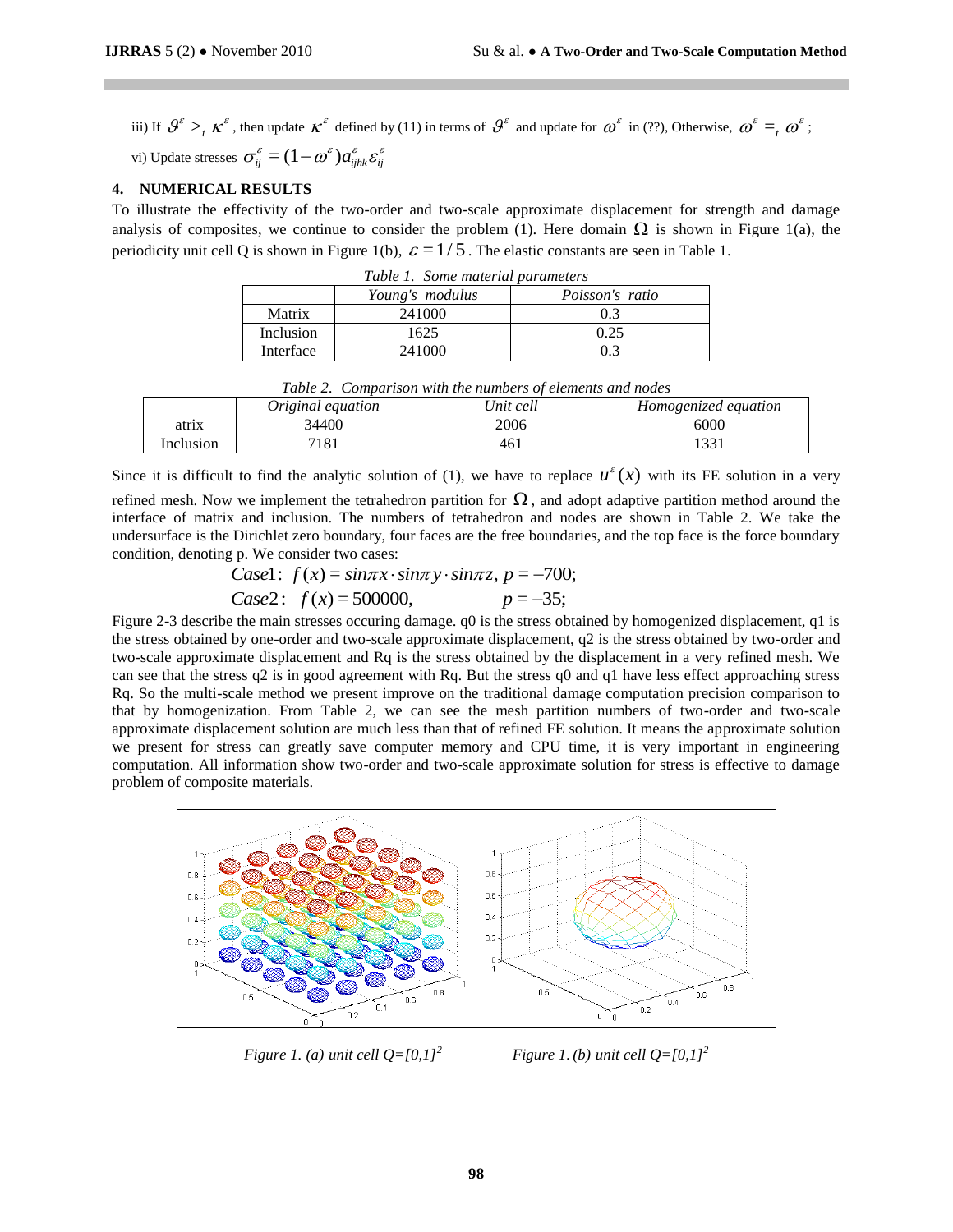



*Figure3. Case 2 (a) damage parameter*  $\omega$  *(b)*  $\sigma$ <sub>11</sub> (c)  $\sigma$ <sub>22</sub> (d)  $\sigma$ <sub>33</sub>